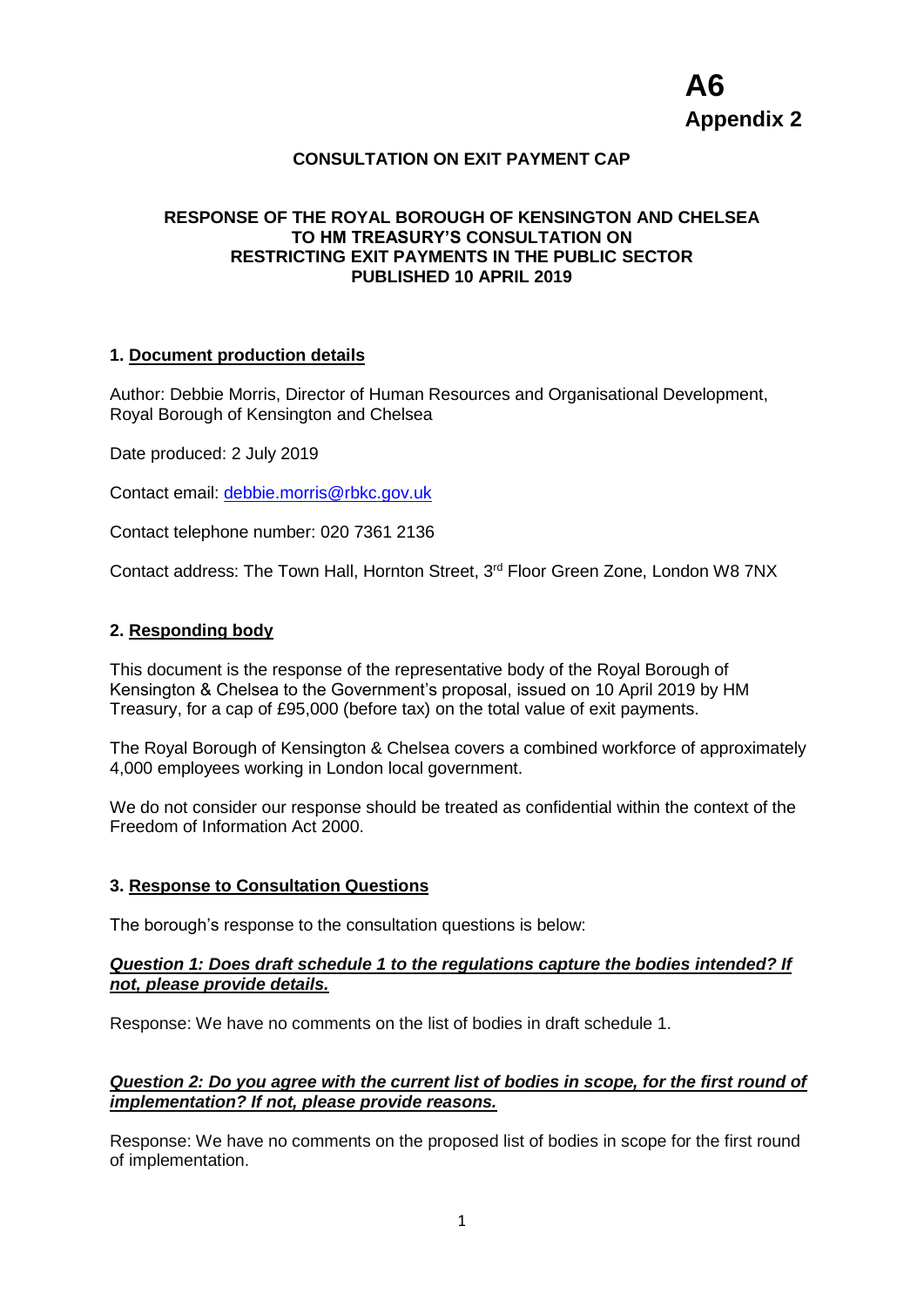# *Question 3: Do you agree with the exemptions outlined? If not, please provide evidence.*

Response: We have no comments on the proposed exemptions.

## *Question 4: Does the guidance adequately support employers and individuals to apply the draft regulations as they stand? If not, please provide information on how the guidance could be enhanced.*

Response: We have no comments on the ability of the guidance to adequately support employers and individuals to apply the draft regulations as they stand.

## **Question 5: Is the guidance sufficiently clear on how to apply the mandatory and discretionary relaxation of the regulations, especially in the case of whistleblowers?**

Response: We have no comments on the clarity of the guidance in this respect.

### *Question 6: Is there further information or explanation of how the regulations should be applied which you consider should be included in the guidance? If so, please provide details.*

Response: In the Local Government Pension Scheme (LGPS) there are other events which can lead to a pension strain cost which are not exits and which therefore are not covered by the proposed regulations. These are:

- (a) A situation where deferred benefits are paid prior to normal pension age and all or part of the early payment reductions are waived in accordance with discretionary provisions of the LGPS;
- (b) Flexible retirement providing the member's pay reduction is achieved by changing the employee's current contract.

Although the HM Treasury guidance and proposed payment cap regulations concentrate on specific exits such as redundancy, we think the guidance needs to be clear that payments made under the discretionary provision of the LGPS in respect of deferred members and flexible retirees are not included in the cap.

## *Question 7: Are there other impacts not covered above which you would highlight in relation to the proposals in this consultation document?*

1<sup>st</sup> response: Our primary concern is the inclusion of the pension strain cost in the exit payment cap. The LGPS pension strain cost for an active scheme member whose employment is terminated on the grounds of redundancy or business efficiency after the age of 55 (and prior to their normal pension age) is not cash paid to the employee as part of the termination of their employment. Neither does it confer a pension on an employee which is higher than the entitlement they have earned in accordance with current LGPS regulations. We are of the view that the inclusion of the pension strain cost would result in the exit payment cap being extended to a much larger group of employees that just the 'high earners' originally envisaged by the Government, and consequently that it contradicts the purpose for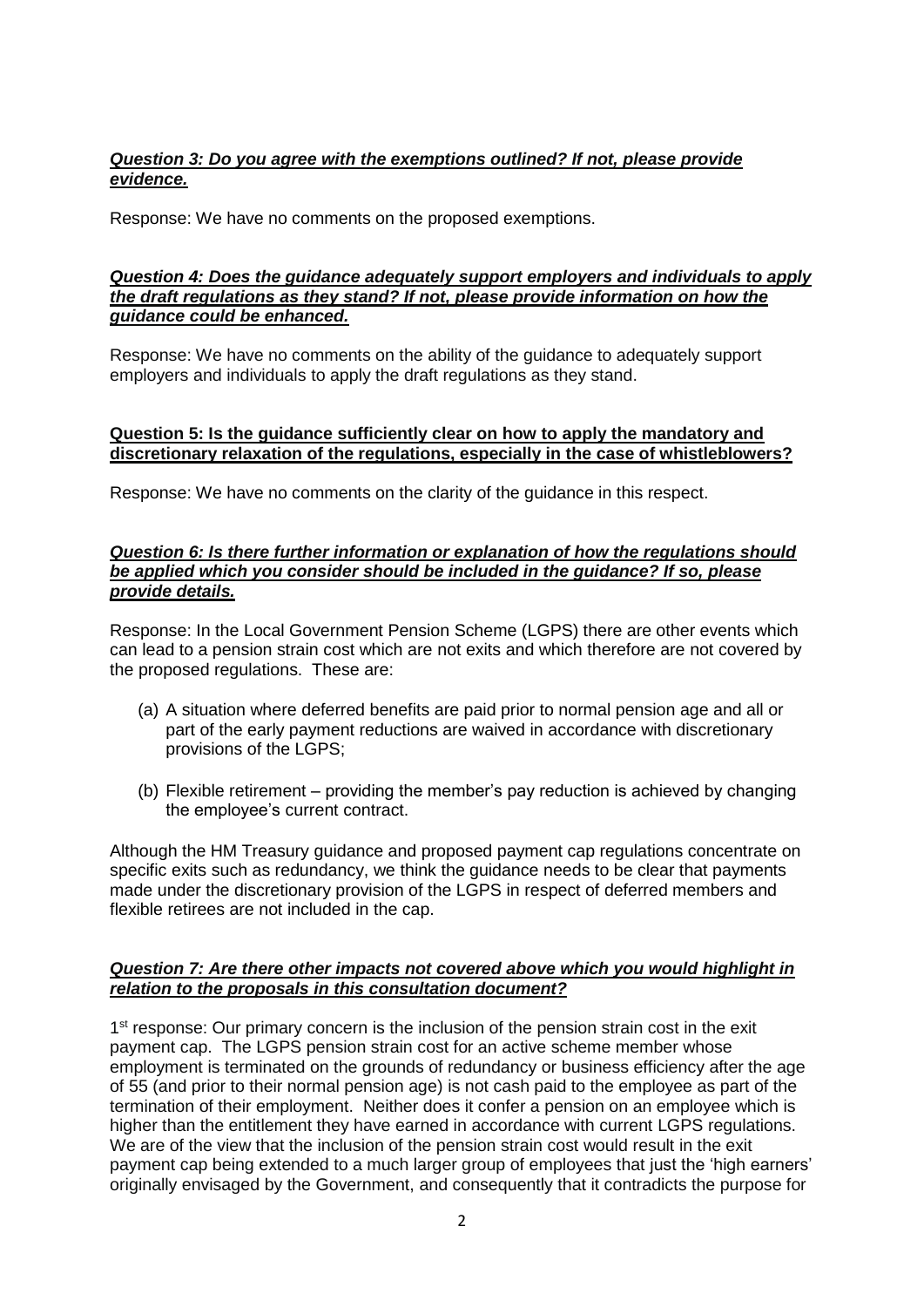which the cap was originally intended. For this reason, we consider that pension strain costs should be excluded from the exit payment cap.

Below we identify examples where employees are not what would be considered 'high earners' in the context of the proposed exit payment cap but whose exit payments would be reduced due to the inclusion of the pension 'strain' cost in the event of the termination of their employment whilst being an active member of the LGPS. We are of the view that this would adversely affect our ability to manage workforce change on a much larger scale than that envisaged by the Government.

- (a) The £95,000 cap would be breached in future for someone retiring on grounds of redundancy or business efficiency at age 55 with an accrued annual pension of at least £15,000 and a critical retirement age of 65.
- (b) In relation to members with pre-2014 benefits, where there is no cash lump sum redundancy payment, (e.g. efficiency early retirements), the cost of the immediate payment of pension benefits would exceed £95,000 for the following sample members:
	- A member with 30 years of LGPS membership and final pay of £52,000
	- A member with 20 years of LGPS membership and final pay of £96,000 (for simplicity we've assumed the member is retiring at age 55 on 1 April 2020 with a critical retirement age of 60 for pre-2008 benefits, and that his/her pay over the previous two years under both 2014 and 2008 scheme definitions is the same)
- (c) The position becomes more acute when including statutory redundancy payments. Allowing for statutory redundancy payments of 1.5 weeks' pay\* for each full year worked up to a maximum of 30 weeks, the total cost of the statutory redundancy payments plus immediate payment of pension benefits would exceed £95,000 for the following sample members:
	- A member with 30 years of membership and final pay of £39,000
	- A member with 10 years of membership and final pay of £75,000

*(\*This applies to those aged 41 or older. The calculations vary according to the age on redundancy as well as critical retirement age.*

2<sup>nd</sup> response: The level of the exit payment cap is set at £95,000 but there is no provision for this to be automatically index-linked annually, for example in line with the consumer prices index (CPI). The absence of annual indexation will, we believe, further enhance the negative impacts outlined in our submission because it will have the effect of gradually including a larger proportion of the lower-paid workforce into the remit of the cap.

3<sup>rd</sup> response: If the regulations prevent an exit payment being made (because the pension strain cost exceeds the cap and the pension scheme rules do not allow partial reduction, for example) then a cash payment, not exceeding the cap must be paid to the individual. In our view this presents some difficulties for the operation of the LGPS for the following reasons:

Paragraph 5 of Schedule 6 to the Enterprise Act 2016 amends the Local Government Pension Scheme Regulations 2013 to allow a partial reduction of a member's pension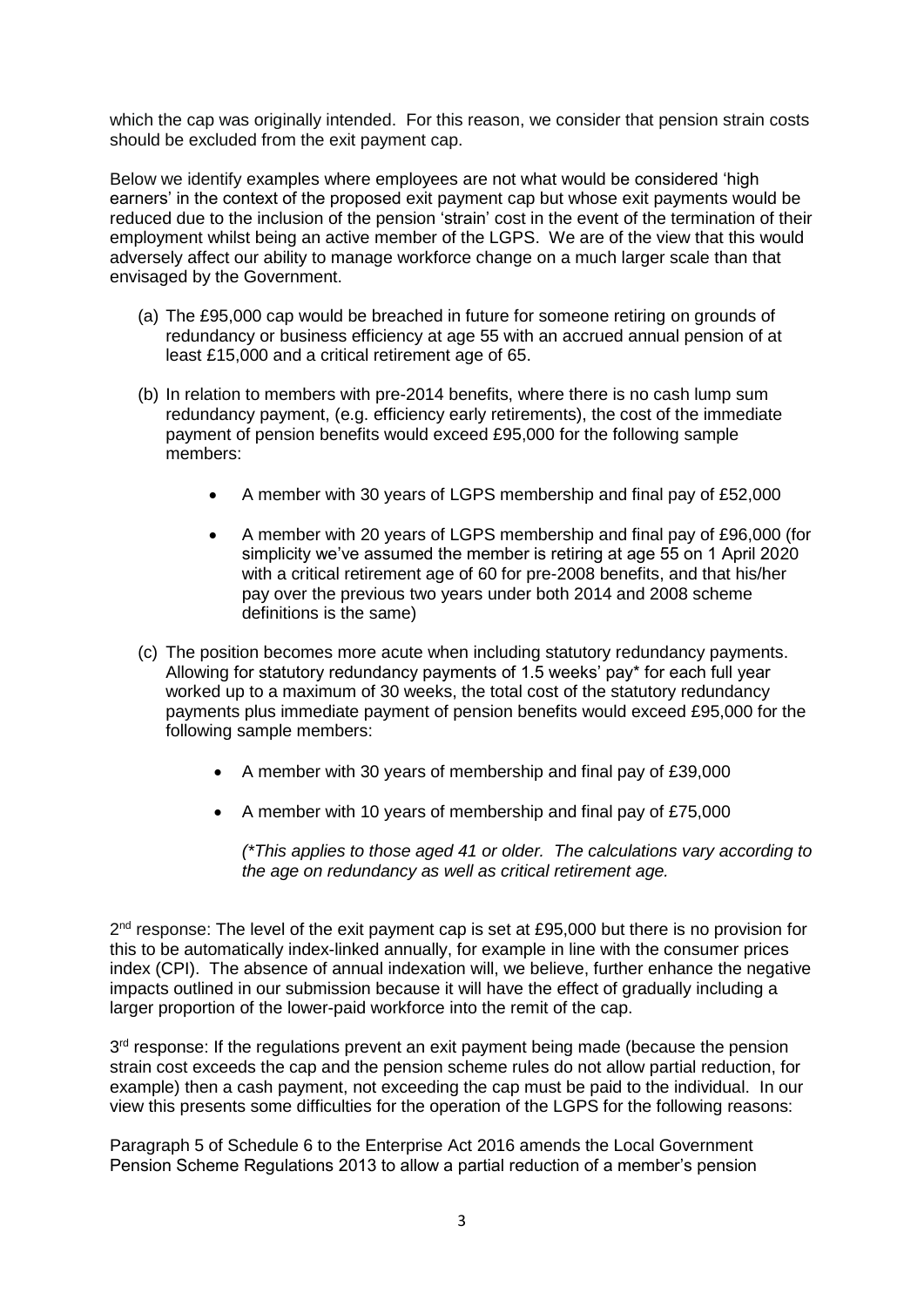benefits where otherwise the exit payment cap would be breached, and to allow a scheme member to pay a charge to buy out some or all of that reduction.

These changes do not come into effect until HM Treasury issues a commencement order. The effect of the exit payment regulations on the LGPS is dependent on whether they are enacted before or after the LGPS regulations changes come into force, as set out in the Enterprise Act. There are two possible scenarios in this situation:

# **Scenario 1 – the LGPS Regulations are unchanged**

If an exit payment includes pension strain cost and would exceed the cap, it is unclear whether the pension could be paid under regulation 30(7)(b) of the LGPS Regulations 2013 if the strain cost referred to in regulation 68(2) cannot be paid in full. It is our understanding that the intention is for the member to receive a fully reduced pension in this circumstance, plus the cash alternative of the strain cost (up to the maximum allowed by the cap). Changes to the LGPS regulations would be required to introduce the option for a member who is made redundant or leaves on the grounds of business efficiency at age 55 or over to defer payment of their pension.

 **Scenario 2 – the LGPS Regulations are amended to allow partial reduction**  If an exit payment includes pension strain cost and would exceed the cap, then the member's benefits would be reduced to such a level that the exit payment cap is not breached. The member would have the option of paying extra to buy-out some or all of the reduction.

The proposed regulation changes do not introduce the option to defer payment of pension benefits in the event of a LGPS member who is over age 55 being made redundant or leaving on the grounds of business efficiency. As regulation 6 of the exit payment cap currently stands, a LGPS member whose exit payment has been capped would be forced to accept a reduced pension.

If the option to defer payment of LGPS benefits on redundancy or retirement on business efficiency grounds at age 55 or over is introduced, then a member who exercises the option to defer could be paid the cash alternative to the pension strain cost (up to the maximum allowed by the exit payment cap).

To implement partial reduction in the LGPS, guidance from the Government Actuary's Department (GAD) on partial reductions and on the cost of buying out those reductions would be required. Detailed information concerning the method of calculating the partial reduction in a members' benefits, the method and calculation for buying out the reduction – particularly the calculation which would be involved in working out the reduction to apply where some but not all of the reduction has been bought out, and the deadline that applies to an election to make such a payment – would be required. It is likely that changes to the LGPS regulations and new statutory guidance would be required to effect this change.

The Regulations do not specify how to calculate the strain cost related to the early payment of a pension on an unreduced basis. The LGPS Regulations state that this strain cost is to be 'calculated by an actuary appointed by the administering authority' and the Guidance says that it 'may be the amount as calculated by the scheme actuary'. Currently, the method of strain cost calculation is formulated locally based on the demographic make-up of the LGPS members in an administering authority. Demographic differences across the country mean that strain cost and the implications for the exit cap could differ widely for LGPS members in different geographical areas, even if they are similar in other respects such as age, salary level and length of pension scheme membership.